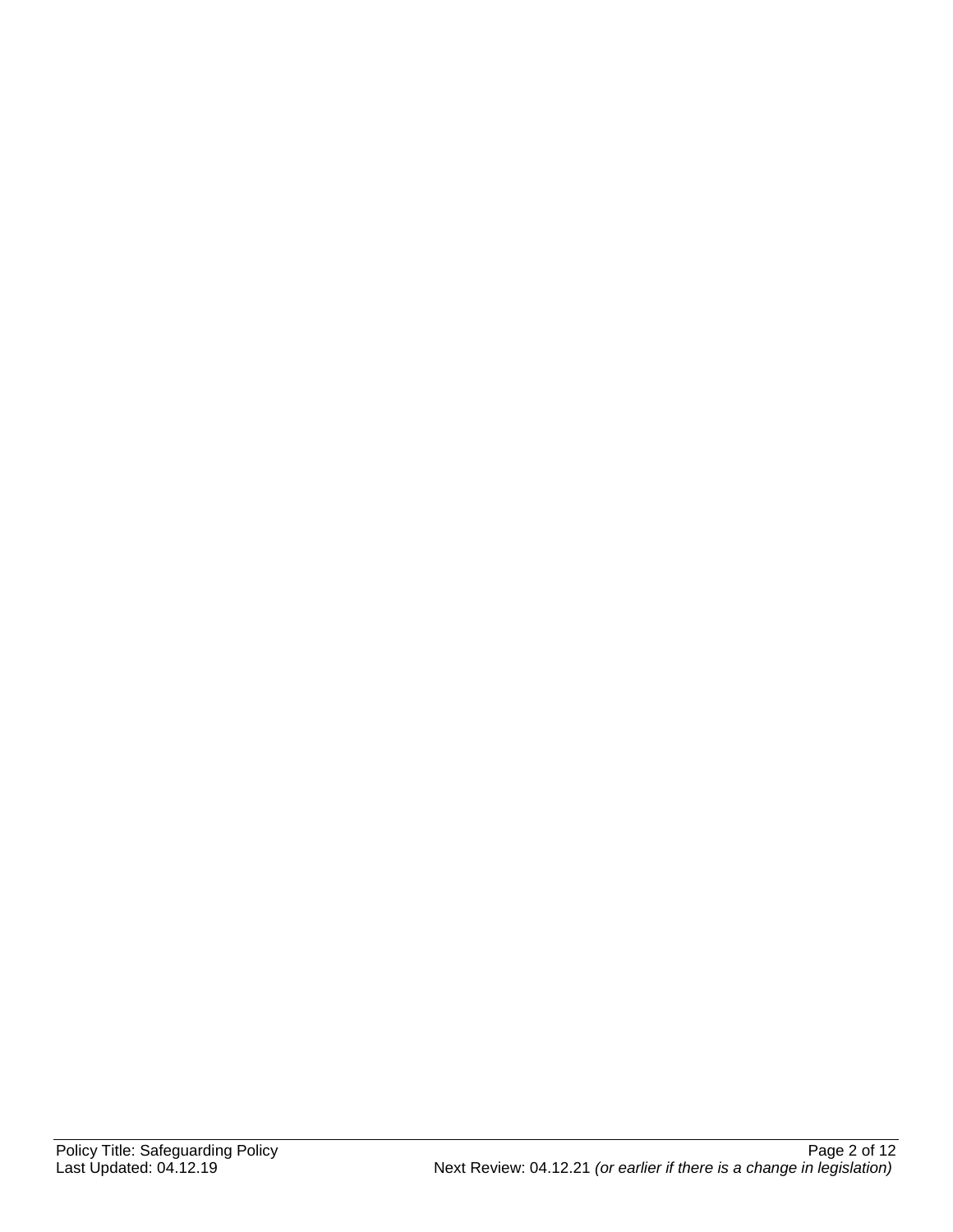### Reporting a Safeguarding Concern within the Tennis Environment

How to respond to concerns that arise within a tennis environment.

For Tennis Wales / Tennis Scotland cases, on-going consultation will take place with them.

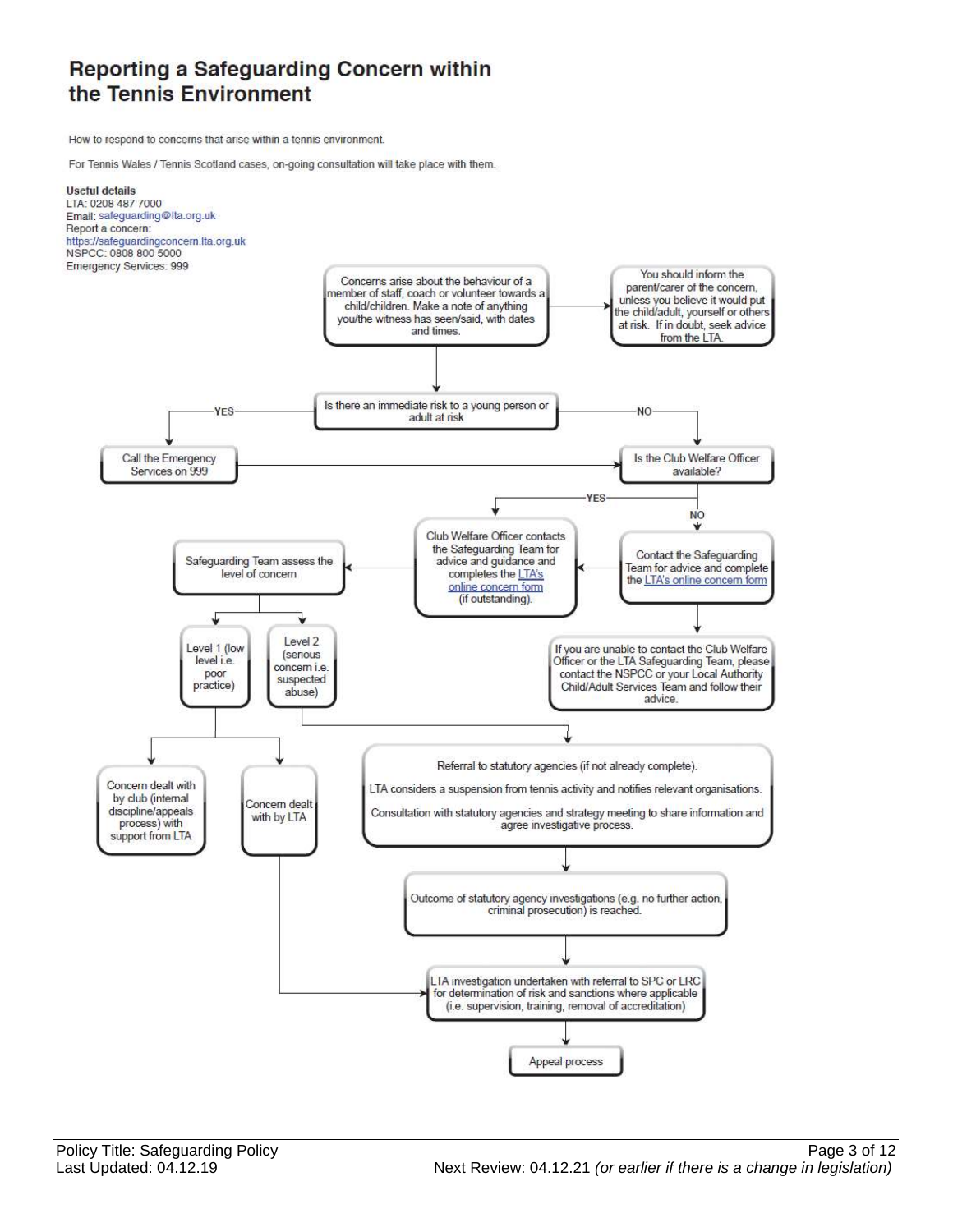## **Safeguarding Policy**

#### **1. Policy statement**

The Radyr Lawn Tennis Club is committed to prioritising the well-being of all children and adults at risk, promoting safeguarding in our club at all times, including all programmes and events we run. All activities, events and trips arranged by the club run in accordance with the LTA's Safeguarding at Events and Competitions guidance. This Policy strives to minimise risk, deliver a positive tennis experience for everyone and respond appropriately to all safeguarding concerns/disclosures.

#### **2. Use of terminology**

**Child:** a person under the age of eighteen years.

Note that some legislation in Scotland defines a child as a person under sixteen years old. However, where there is any safeguarding concern, anyone under the age of 18 is regarded as a child unless advised otherwise by the LTA Safeguarding Team .

**Adult at risk:** a person aged eighteen years or over who is, or may be, in need of community care services by reason of disability, age or illness; and is, or may be, unable to take care of, or unable to protect him or herself against abuse or neglect.

**Safeguarding children:** protecting children from abuse and neglect, preventing the impairment of children's health or development, ensuring that they grow up in circumstances consistent with the provision of safe and effective care, and taking action to enable all children to have the best life chances.

**Safeguarding adults at risk:** protecting adults from abuse and/or neglect. Enabling adults to maintain control over their lives and make informed choices without coercion. Empowering adults at risk, consulting them before taking action, unless someone lacks the capacity to make a decision, or their mental health poses a risk to their own or someone else's safety, in which case, always acting in his or her best interests.

*(See appendix A for full glossary of terms)*.

#### **3. Scope**

This Policy is applicable to all staff, volunteers, committee members, coaches and club members. It is in line with national legislation and applicable across the UK.

Advice, guidance and support is available from the LTA Safeguarding Team.

#### **4. Responsibility for the implementation of the Safeguarding Policy, Code of Conduct and Reporting Procedure**

#### **SAFEGUARDING IS EVERYONE'S RESPONSIBILITY: NOT RESPONDING TO A SAFEGUARDING CONCERN IS NOT AN OPTION.**

- Our club's committee has overall accountability for this Policy and its implementation
- Our club Welfare Officer is responsible for updating this Policy in line with legislative and club developments
- All individuals involved in/present at the club are required to adhere to the Policy and Code of Conduct
- The LTA Safeguarding Team and Tennis Scotland, Tennis Wales and Tennis Foundation Safeguarding Leads can offer support to help clubs proactively safeguard.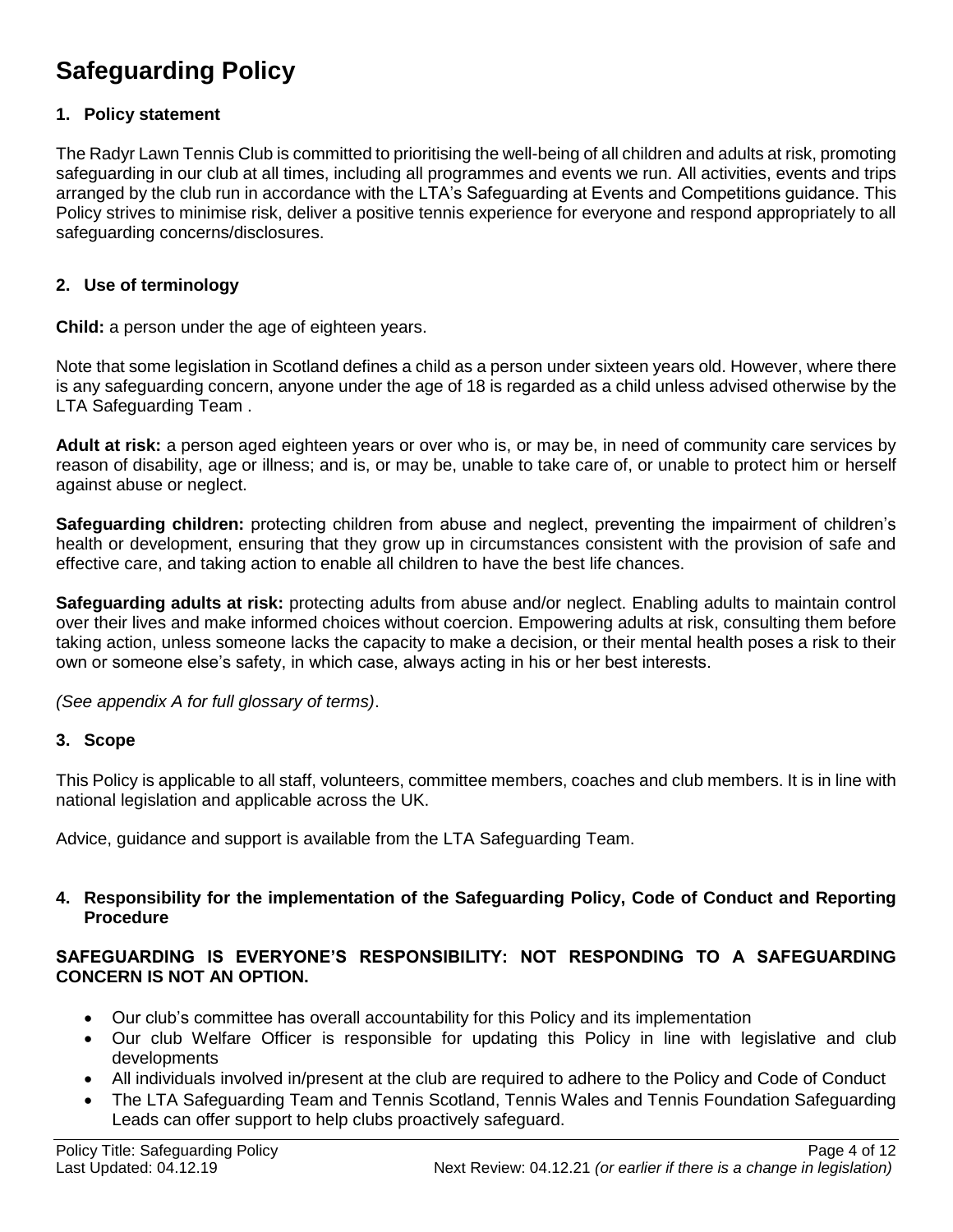#### **Where there is a safeguarding concern/disclosure:**

- The individual who is told about, hears, or is made aware of the concern/disclosure is responsible for following the Reporting a Safeguarding Concern Procedure shown in the flowchart at the beginning of this policy. Unless someone is in immediate danger, they should inform their club Welfare Officer, LTA Safeguarding Team or National Safeguarding Lead.
- The club Welfare Officer and Safeguarding Leads are responsible for reporting safeguarding concerns to the LTA Safe Safeguarding Team.
- The LTA Safeguarding Team is responsible for assessing all safeguarding concern/disclosures that are reported to them and working with the club Welfare Officer and National Safeguarding Leads to follow up as appropriate on a case-by-case basis, prioritising the well-being of the child/ adult at risk at all times. Dependent on the concern/disclosure, a referral may be made to:
	- o The police in an emergency (999);
	- $\circ$  Local Authority Children's Services 029 20536490 / 029 20788570 (out of hours)
	- $\circ$  Local Authority Adult Services 029 22330888 / 029 20788570 (out of hours)

#### **5. Breaches of the Safeguarding Policy, Code of Conduct and Reporting Procedure**

Breaches of this Policy and/or failure to comply with the outlined responsibilities may result in the following:

- Disciplinary action leading to possible exclusion from the club, dismissal and legal action
- Termination of current and future roles within the club and roles in other clubs, the LTA, Tennis Wales, Tennis Scotland and the Tennis Foundation*.*

Actions taken by players, parents or carers, staff, consultants, volunteers, officials, coaches inside or outside of the club that are seen to contradict this Policy may be considered a violation of this Policy.

Where an appeal is lodged in response to a safeguarding decision made by the club, the individual should adhere to the club's appeal procedure.

#### **6. Whistleblowing**

Safeguarding children and adults at risk requires everyone to be committed to the highest possible standards of openness, integrity and accountability. As a club, we are committed to encouraging and maintaining a culture where people feel able to raise a genuine safeguarding concern and are confident that it will be taken seriously.

#### **What is whistle blowing?**

In the context of safeguarding, "whistle blowing" is when someone raises a concern about the well-being of a child or an adult at risk.

A whistle blower may be:

- a player;
- a volunteer:
- a coach:
- other member of staff;
- an official;
- a parent;
- a member of the public.

#### **How to raise a concern about a child or an adult at risk at the club**

If a child or an adult at risk is in immediate danger or risk of harm, the police should be contacted by calling 999.

Where a child or an adult at risk is not in immediate danger, any concerns about their well-being should be made without delay to the Club Welfare Officer. The Club Welfare Officer will pass the details of the concern on to the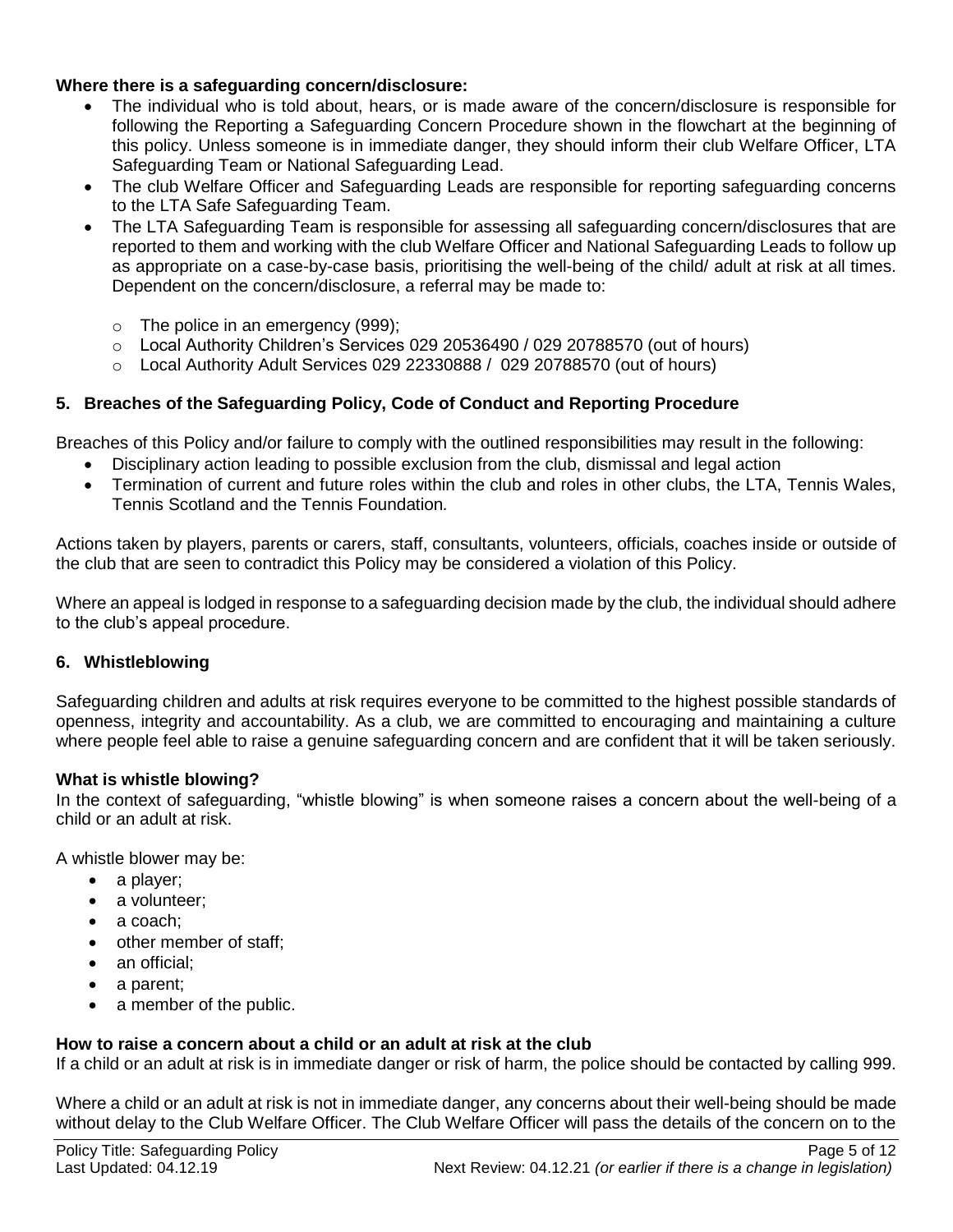LTA Safeguarding Team at the earliest opportunity and the relevant local authority and the police will be contacted, where appropriate.

If, however, the whistle blower does not feel comfortable raising a concern with the Club Welfare Officer, the whistle blower should contact the LTA Safeguarding Team directly on 020 8487 7000, the Local Authority Designated Officer (LADO) or the NSPCC on 0808 800 5000.

The Club Welfare Officer can be contacted on: [welfareofficer@radyrtennis.co.uk](mailto:welfareofficer@radyrtennis.co.uk)

#### **Information to include when raising a concern**

The whistle blower should provide as much information as possible regarding the incident or circumstance which has given rise to the concern, including:

- their name and contact details (unless they wish to remain anonymous);
- names of individuals involved;
- date, time and location of incident/circumstance; and
- whether any witnesses were present.

#### **What happens next?**

All concerns raised by a whistle blower about the well-being of a child or an adult at risk will be taken seriously and every effort will be made to deal with each concern fairly, quickly and proportionately.

If the whistle blower does not believe that the concern has been dealt with appropriately and wishes to speak to someone outside the club or the LTA Safeguarding Team, the NSPCC Whistleblowing advice line should be contacted on 0800 028 0285 or by emailing [help@nspcc.org.uk.](mailto:help@nspcc.org.uk)

#### **Support**

The club will not tolerate any harassment, victimisation or unfair treatment of, and will take appropriate action to protect, whistle blowers when they raise a concern in good faith.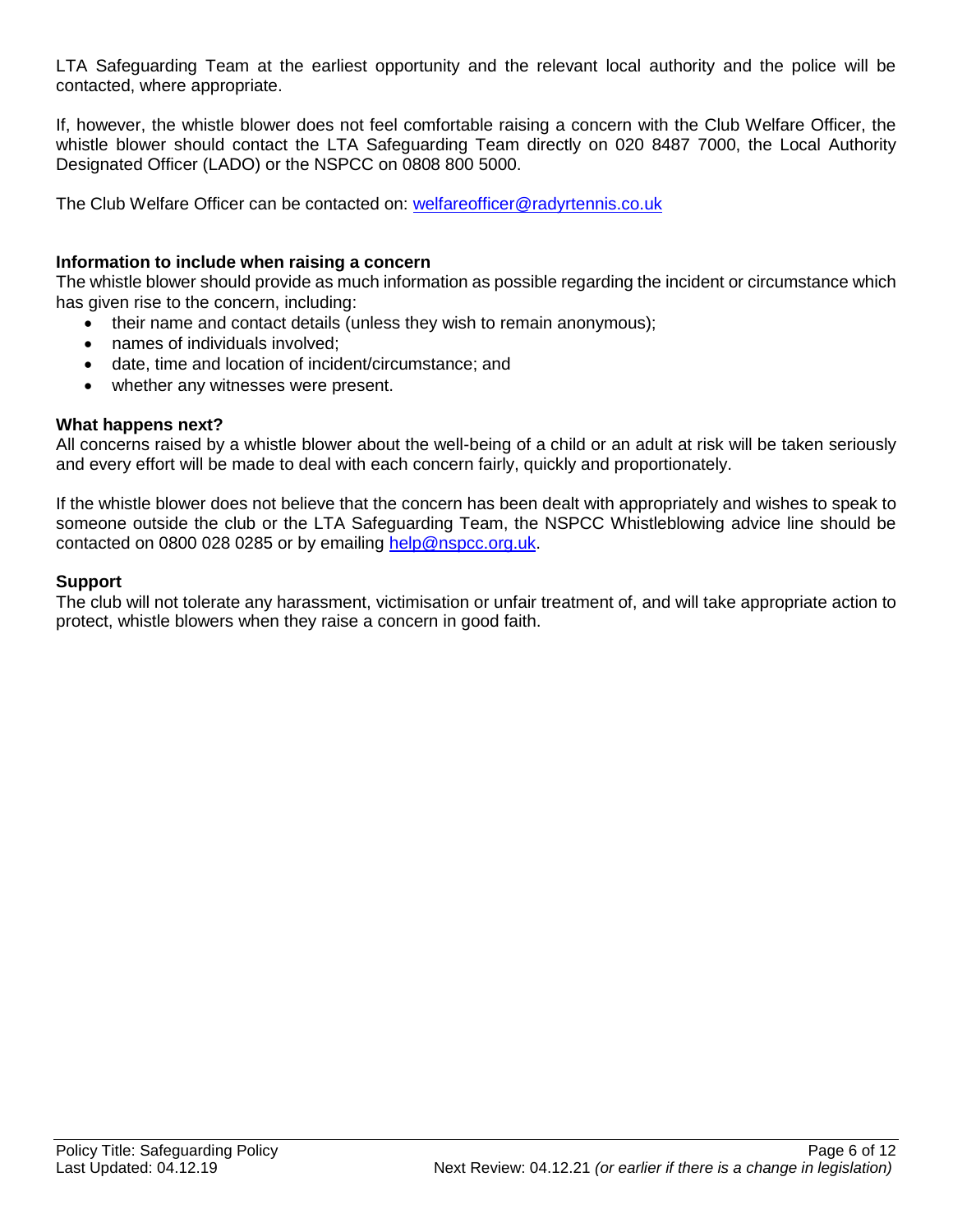# **Codes of Conduct**

#### **All members of staff, volunteers and members agree to:**

- Prioritise the well-being of all children and adults at risk at all times
- Treat all children and adults at risk fairly and with respect
- Be a positive role model. Act with integrity, even when no one is looking
- Help to create a safe and inclusive environment both on and off court
- Not allow any rough or dangerous behaviour, bullying or the use of bad or inappropriate language
- Report all allegations of abuse or poor practice to the club Welfare Officer
- Not use any sanctions that humiliate or harm a child or adult at risk
- Value and celebrate diversity and make all reasonable efforts to meet individual needs
- Keep clear boundaries between professional and personal life, including on social media
- Have the relevant consent from parents/carers, children and adults before taking or using photos and videos
- Refrain from making physical contact with children or adults unless it is necessary as part of an emergency or congratulatory (e.g. handshake / high five)
- Refrain from smoking and consuming alcohol during club activities or coaching sessions
- Ensure roles and responsibilities are clearly outlined and everyone has the required information and training
- Avoid being alone with a child or adult at risk unless there are exceptional circumstances
- Refrain from transporting children or adults at risk, unless this is required as part of a club activity (e.g. away match) and there is another adult in the vehicle
- Not abuse, neglect, harm or discriminate against anyone; or act in a way that may be interpreted as such
- Not have a relationship with anyone under 18 for whom they are coaching or responsible for
- Be acutely aware of the power that coaches and coaching assistants develop over players in the coaching relationship and avoid any intimacy (sexual or otherwise) with players

#### **All children agree to:**

- Be friendly, supportive and welcoming to other children and adults
- Play fairly and honestly
- Respect club staff, volunteers and Officials and accept their decisions
- Behave, respect and listen to your coach
- Take care of your equipment and club property
- Respect the rights, dignity and worth of all participants regardless of age, gender, ability, race, culture, religion or sexual identity
- Not use bad, inappropriate or racist language, including on social media
- Not bully, intimidate or harass anyone, including on social media
- Not smoke, drink alcohol or drugs of any kind on club premises or whilst representing the club at competitions or events
- Talk to the club Welfare Officer about any concerns or worries they have about themselves or others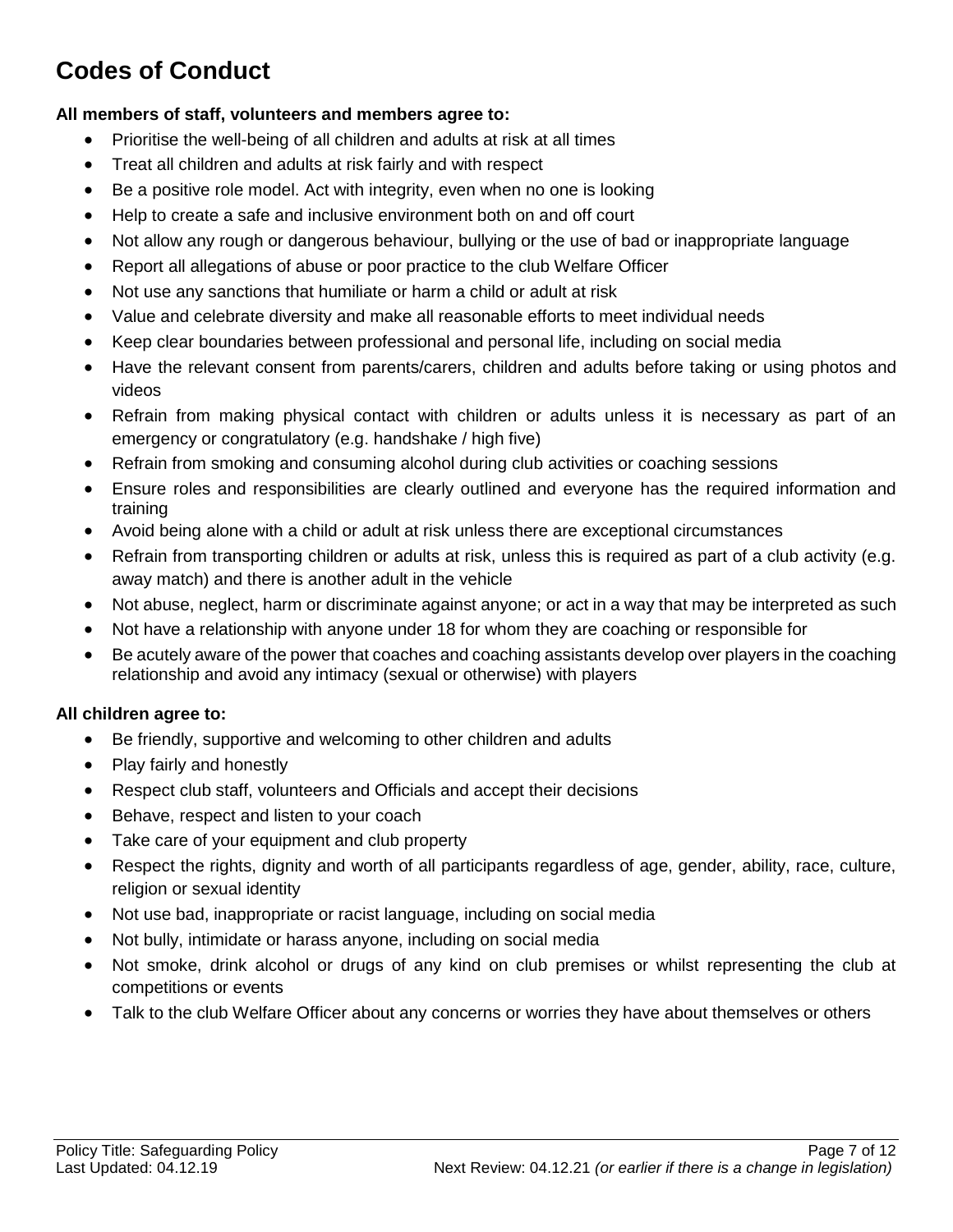#### **All parents and carers agree to:**

- Positively reinforce your child and show an interest in their tennis
- Use appropriate language at all times
- Be realistic and supportive
- Never ridicule or admonish a child for making a mistake or losing a match
- Treat all children, adults, volunteers, coaches, officials and members of staff with respect
- Behave responsibly at the venue; do not embarrass your child
- Accept the official's decisions and do not go on court or interfere with matches
- Encourage your child to play by the rules, and teach them that they can only do their best
- Deliver and collect your child punctually from the venue
- Ensure your child has appropriate clothing for the weather conditions
- Ensure that your child understands their code of conduct
- Adhere to your venue's safeguarding policy, diversity and inclusion policy, rules and regulations
- Provide emergency contact details and any relevant information about your child including medical history

This Policy is reviewed every two years (or earlier if there is a change in national legislation).

This Policy is recommended for approval by:

| Club Committee Chair Andrew Quick: | Date: 04.12.19 |
|------------------------------------|----------------|
| Club Welfare Officer Louisa Hill:  | Date: 04.12.19 |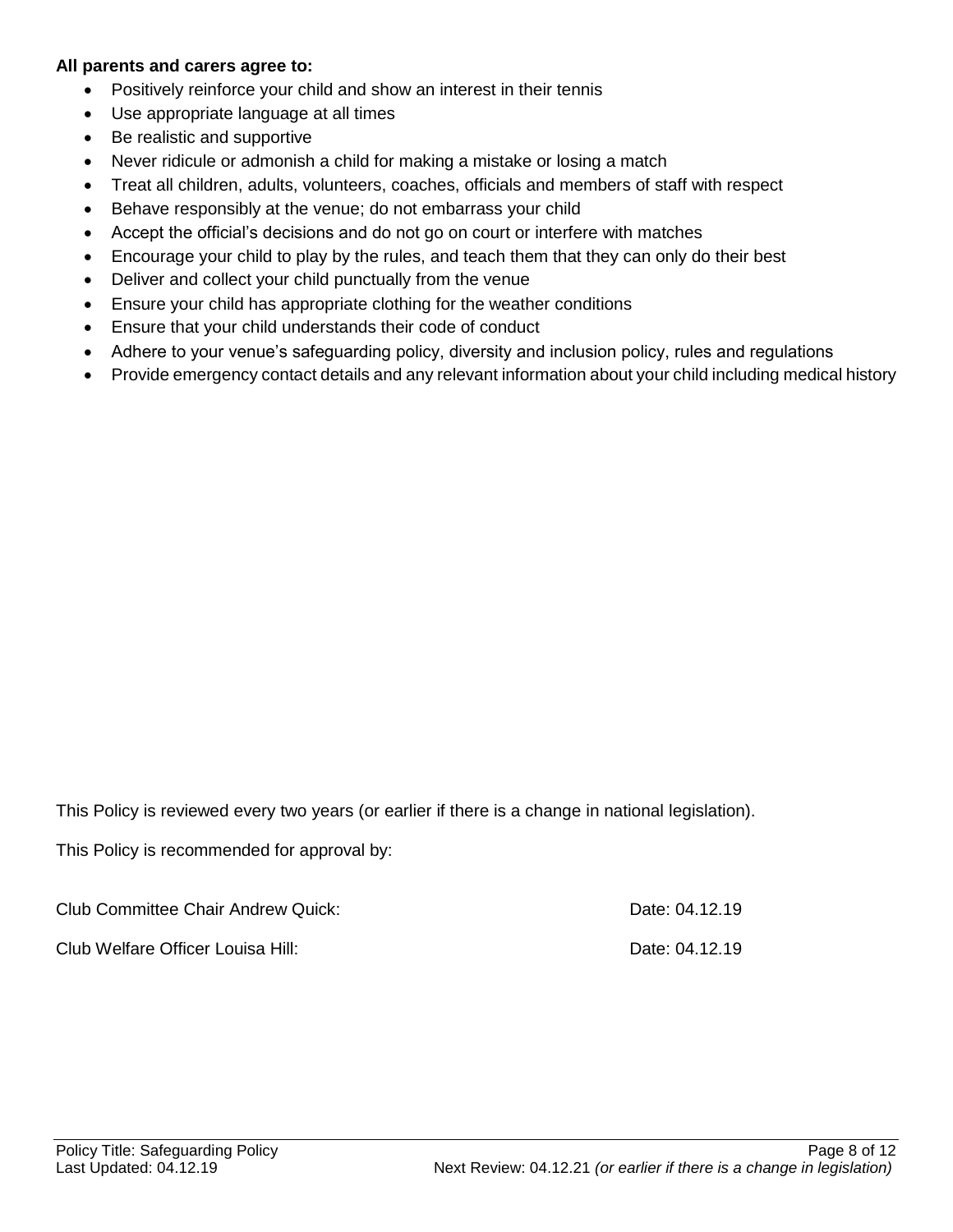## **Appendix A: Glossary of Terms**

**Safeguarding:** protecting **children** from abuse and neglect, preventing the impairment of children's health or development, ensuring that children are growing up in circumstances consistent with the provision of safe and effective care, and taking action to enable all children to have the best life chances. Enabling **adults at risk** to achieve the outcomes that matter to them in their life; protecting their right to live in safety, free from abuse and neglect. Empowering and supporting them to make choices, stay safe and raise any concerns. Beginning with the assumption that an individual is best-placed to make decisions about their own wellbeing, taking proportional action on their behalf only if someone lacks the capacity to make a decision, they are exposed to a lifethreatening risk, someone else may be at risk of harm, or a criminal offence has been committed or is likely to be committed.

#### **Abuse and neglect**

**Physical abuse:** A form of abuse which may involve hitting, shaking, throwing, poisoning, burning or scalding, drowning, suffocating or otherwise causing physical harm to a child or adult at risk. Physical harm may also be caused when a parent or carer fabricates the symptoms of, or deliberately induces illness

**Sexual abuse:** Involves forcing or enticing a child or young person to take part in abuse sexual activities, not necessarily involving a high level of violence, whether or not the child is aware of what is happening. The activities may involve physical contact, including assault by penetration (for example, rape or oral sex) or non-penetrative acts such as masturbation, kissing, rubbing and touching outside of clothing. They may also include non-contact activities, such as involving children in looking at, or in the production of, sexual images, watching sexual activities, encouraging children to behave in sexually inappropriate ways, or grooming a child in preparation for abuse (including via the internet). Sexual abuse is not solely perpetrated by adult males. Women can also commit acts of sexual abuse, as can other children

**Emotional abuse:** The persistent emotional maltreatment of a child or adult at risk such as to cause severe and persistent adverse effects on their emotional development. It may involve conveying to a child/ adult at risk that they are worthless or unloved, inadequate, or valued only insofar as they meet the needs of another person; not giving them opportunities to express their views; deliberately silencing them or 'making fun' of what they say or how they communicate. It may feature age or developmentally inappropriate expectations being imposed, including interactions that are beyond a child or adult at risk's developmental capability, as well as overprotection and limitation of exploration and learning, or preventing them participating in normal social interaction. It may involve seeing or hearing the ill-treatment of another. It may involve serious bullying (including cyber bullying), causing a child or adult at risk to feel frightened or in danger, or the exploitation or corruption of children. Some level of emotional abuse is involved in all types of maltreatment of a child, though it may occur alone.

**Neglect:** The persistent failure to meet a child/ adult at risk's basic physical and/or psychological needs, likely to result in the serious impairment of their health or development. It may involve a parent or carer failing to:

- $\circ$  provide adequate food, clothing and shelter (including exclusion from home or abandonment);
- $\circ$  protect a child/ adult at risk from physical and emotional harm or danger;
- o ensure adequate supervision (including the use of inadequate care-givers); or
- o ensure access to appropriate medical care or treatment.

It may also include neglect of, or unresponsiveness to, a child's or adult at risk's basic emotional needs. Neglect may occur during pregnancy as a result of maternal substance abuse.

#### **Additional examples of abuse and neglect of adults at risk**

**Financial abuse**: having money or property stolen; being defrauded; being put under pressure in relation to money or other property; and having money or other property misused.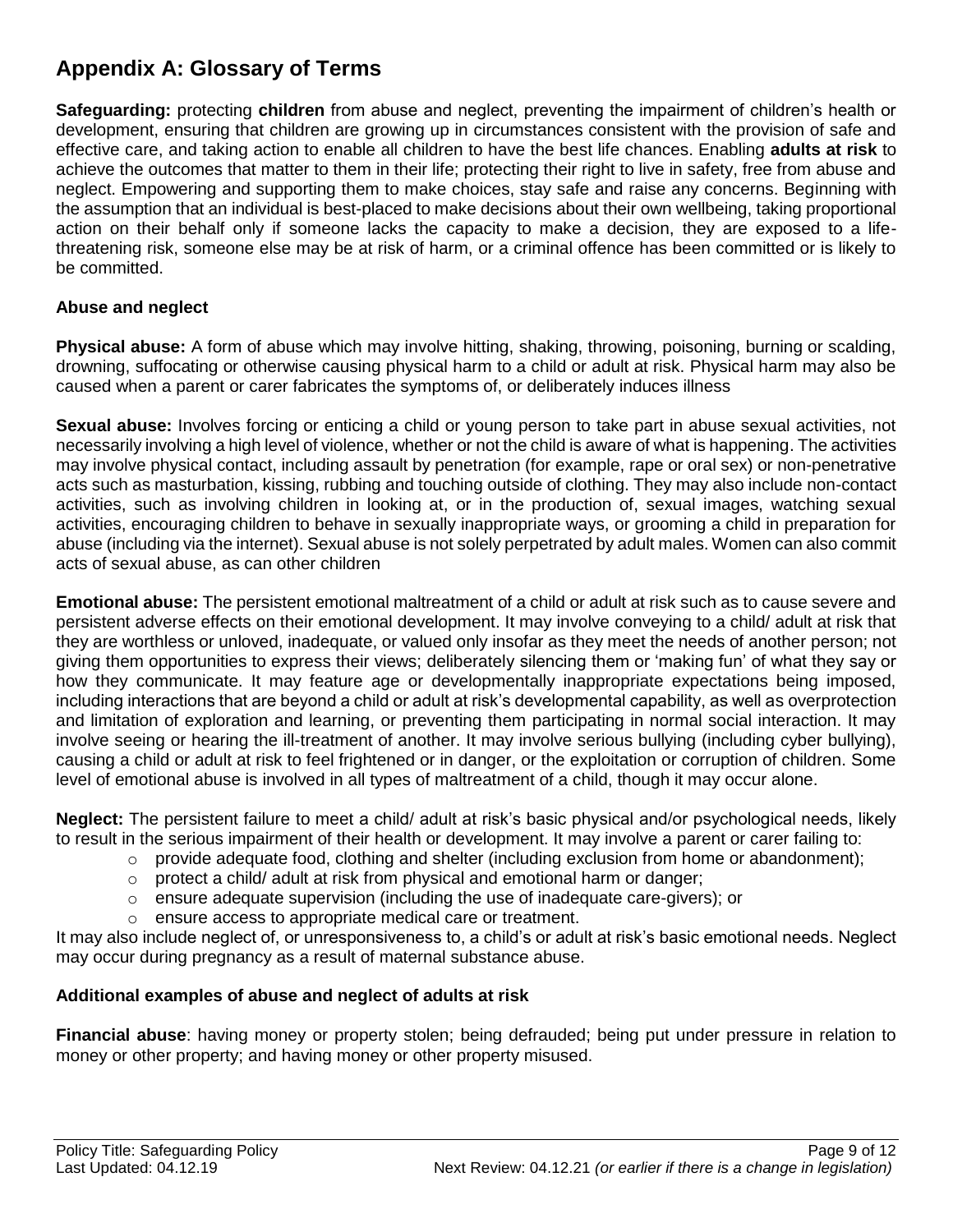**Discriminatory abuse**: treating someone in a less favourable way and causing them harm, because of their age, gender, sexuality, gender identity, disability, socio-economic status, ethnic origin, religion and any other visible or non-visible difference.

**Domestic abuse**: includes physical, sexual, psychological or financial abuse by someone who is, or has been a partner or family member. Includes forced marriage, female genital mutilation and honour-based violence (an act of violence based on the belief that the person has brought shame on their family or culture). Domestic abuse does not necessarily involve physical contact or violence.

**Psychological abuse:** including emotional abuse, threats of harm or abandonment, deprivation of contact, humiliation, blaming, controlling, intimidation, coercion, harassment, verbal abuse, isolation or withdrawal from services or supportive networks.

**Organisational abuse**: where the needs of an individual are not met by an organisation due to a culture of poor practice or abusive behaviour within the organisation.

**Self-neglect:** behaviour which threatens an adult's personal health or safety (but not that of others). Includes an adult's decision to not provide themselves with adequate food, clothing, shelter, personal hygiene, or medication (when indicated), or take appropriate safety precautions

**Modern slavery**: encompasses slavery, human trafficking, criminal and sexual exploitation, forced labour and domestic servitude. Traffickers and slave masters use whatever means they have at their disposal to coerce, deceive and force individuals into a life of abuse, servitude and inhumane treatment.

- A person who is being abused may experience more than one type of abuse
- Harassment, and bullying are also abusive and can be harmful
- Female Genital Mutilation (FGM) is now recognised as a form of physical, sexual and emotional abuse that is practised across the UK
- Child Sexual Exploitation is recognised as a form of sexual abuse in which children are sexually exploited for money, power or status
- Child trafficking is recognised as child abuse where children are often subject to multiple forms of exploitation. Children are recruited, moved or transported to, or within the UK, then exploited, forced to work or sold
- People from all cultures are subject to abuse. It cannot be condoned for religious or cultural reasons
- Abuse can have immediate and long-term impacts on someone's well-being, including anxiety, depression, substance misuse, eating disorders and self-destructive Conducts, offending and anti-social **Conduct**
- Those committing abuse are most often adults, both male and female. However, child-to-child abuse also takes place.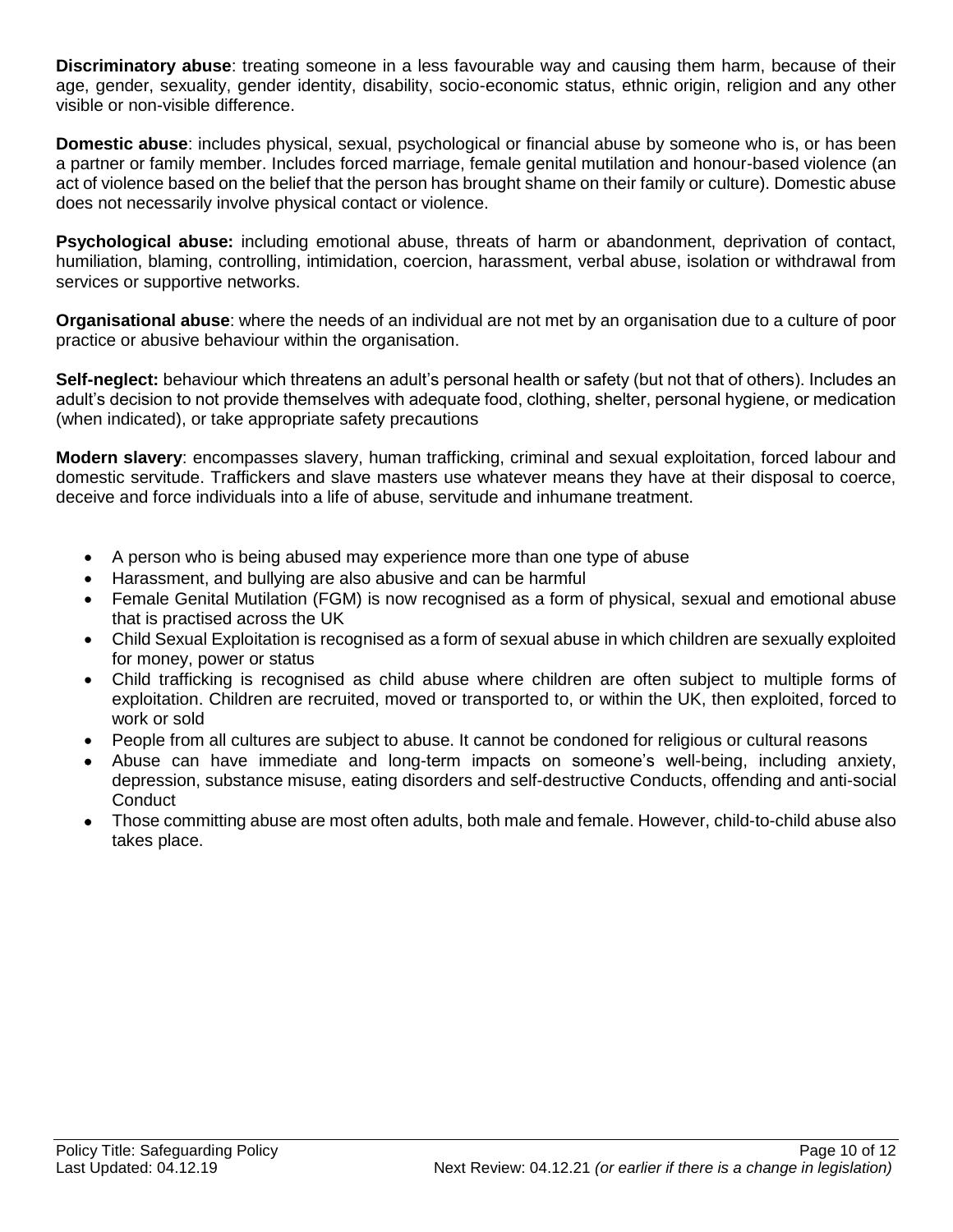## **Appendix B: What to do if a disclosure from a child or adult at risk is made to you:**

- 1. **Listen** carefully and calmly to the individual
- 2. **Reassure** the individual that they have done the right thing and what they have told you is very important
- 3. **Avoid questioning** where possible, and never ask leading questions
- 4. **Do not promise secrecy**. Let the individual know that you will need to speak to the Welfare Officer/LTA Safeguarding Team because it is in their best interest. If you intend to speak to the police or social care, you should let them know this too.
- 5. **Report the concern.** In an emergency, call the police (999), otherwise talk to the Welfare Officer/LTA Safeguarding Team as soon as possible. Do not let doubt/personal bias prevent you from reporting the allegation
- **6. Record** details of the disclosure and allegation using the LTA's online reporting a concern form within 24 hours*. If you do not have access to the online form, write down the details using what you have available then sign and date it.*